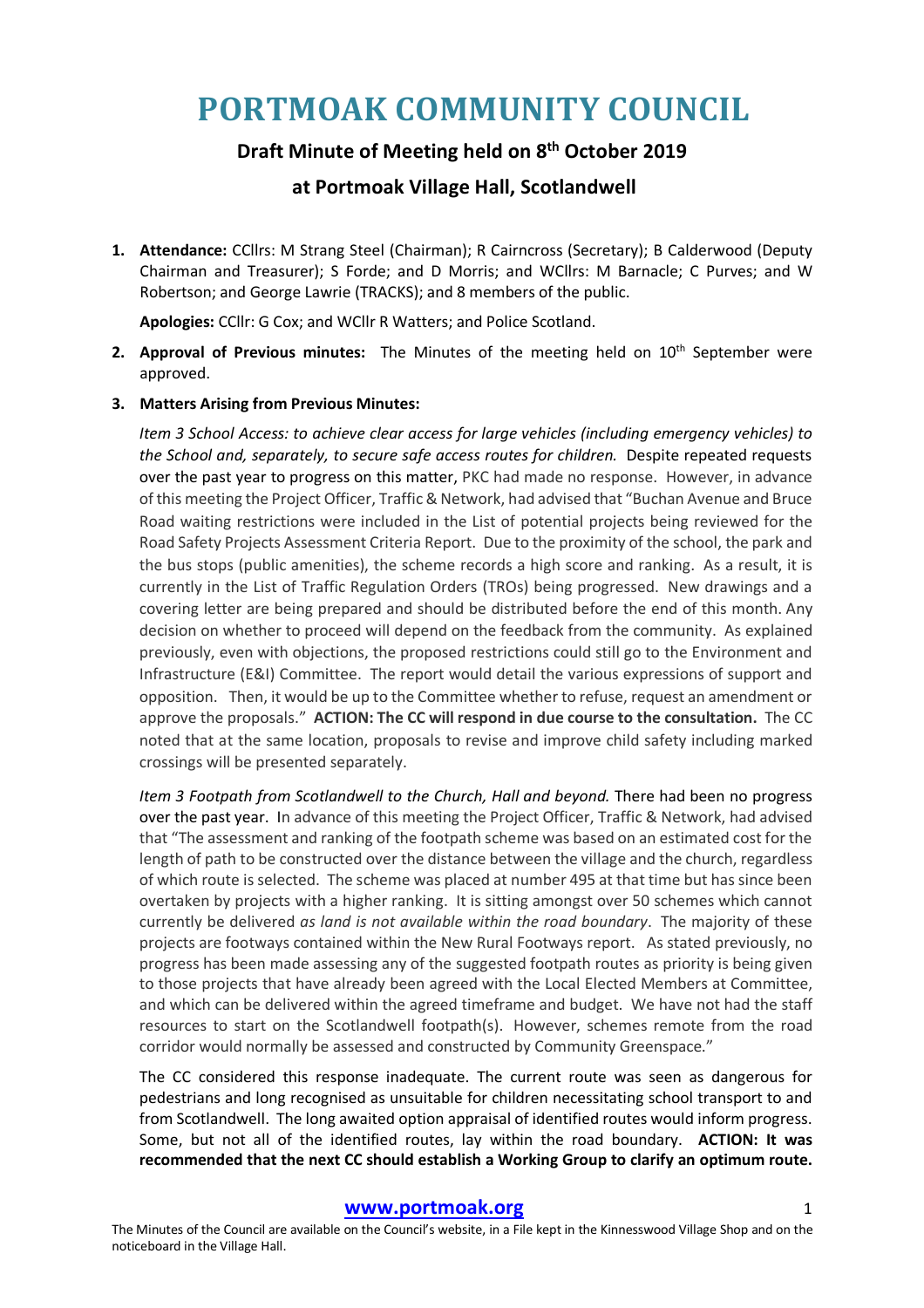#### **Membership could include CC and community members and George Lawrie from TRACKS. External funding could be sourced to support the option appraisal.**

*Item 3 Resilience - being better prepared for risks. Community Emergency Plan.* Report deferred.

*Item 3 Review of Scheme of Establishment of Community Councils.* The CC noted the outcome of the recent Community Council Election. Four members were declared elected with effect from November 7 2019: Graham Cox, Anne Cragoe, Susan Forde and Dave Morris.

*Item 3 Portmoak Cemetery.* No progress to report. It was noted that the forthcoming Local Development Plan provided for a "cemetery search" in the vicinity of Burleigh Castle.

*Item 3 Rural Transport (Kinross-shire Community Transport Group).* WCllr M Barnacle reported that an initial meeting to explore options for the provision of rural transport within Kinross-shire had not attracted the anticipated participation. A further meeting would be arranged.

*Item 3 Vehicle parking adjacent to Traffic-calming Islands.* The CC had requested that, instead of formal traffic restrictions, road markings in the immediate vicinity of build-outs be refreshed. This was being considered by PKC but such work was not undertaken in the winter months.

*Item 3 Hedges:* 1) *Woodmarch*: contact with the owners had yet to be made; 2) *Bruce Road/A911 junction:* initial trimming had been effected – **ACTION: PKC would be asked to monitor progress.** 3) *Footpath from Easter Balgedie to Kinnesswood*: a preliminary cut had been undertaken – **ACTION: PKC would be asked to consider whether further work is necessary.** 4) impeded sightlines to the left at the junction of the road from Wester Balgedie/Glenlomond with the A911. **ACTION: PKC would be asked to review. WCllr Robertson would take up these actions with PKC officers.**

*Item 4 Kinnesswood Village Shop***.** A Steering Group had been formed. There had been an initial meeting in the Shop.

- **4. Loch Leven: arrangements for assuring and sharing information on water quality.** There had been increasing interest in this matter across Kinross-shire. While over the years there had been a gradual improvement in water quality, there was concern that that may not be continuing. In response to a FoI request to SEPA WCllr W Robertson had received data detailing the levels of a number of measurable modalities taken primarily from a single point near the sluices. No information had been included on "effluents" entering the Loch. He had asked The Centre for Ecology and Hydrology (CEH) to comment on the data. He noted there was particular concern that, as a result of heavy rainfall, the Milnathort/Kinross Wastewater Treatment Works could be overwhelmed and that as a result raw sewage would enter the Loch. The CEH had previously advised that it was important to keep Phosphorus (P) inputs into the loch as low as possible because, without P, the algal blooms cannot develop whatever the weather. Any increase in P from waste water treatment works would be of concern. If it can be shown that storm events (which seem to be increasing) are leading to more overflows of untreated sewage into the loch, then that would need to be addressed. Raw sewage effluent contains about 20 times more P than the equivalent amount of treated effluent. SNH would shortly convene an annual meeting of the many groups with interest in the water quality of the Loch. This year all ward councillors would be invited to participate. The CC considered that more information was required on effluents entering the Loch. **ACTION: The CC would pursue an FoI seeking information on effluent waters entering the Loch from Scottish Water, the body responsible for the Milnathort/Kinross Wastewater Treatment Works.**
- **5. Reports:**
	- 1. **Police**: 1) No local report; and 2) The CC noted the Area Commander Bulletins of: 11th, 18th & 25th September and of 2nd October.
	- 2. **Treasurer:** The balance at the month ending 30<sup>th</sup> September 2019 was £586.70 in the General Account; and 2,021.23 in the Michael Bruce Way Account giving a total of £2,607.93. The new

#### **www.portmoak.org** 2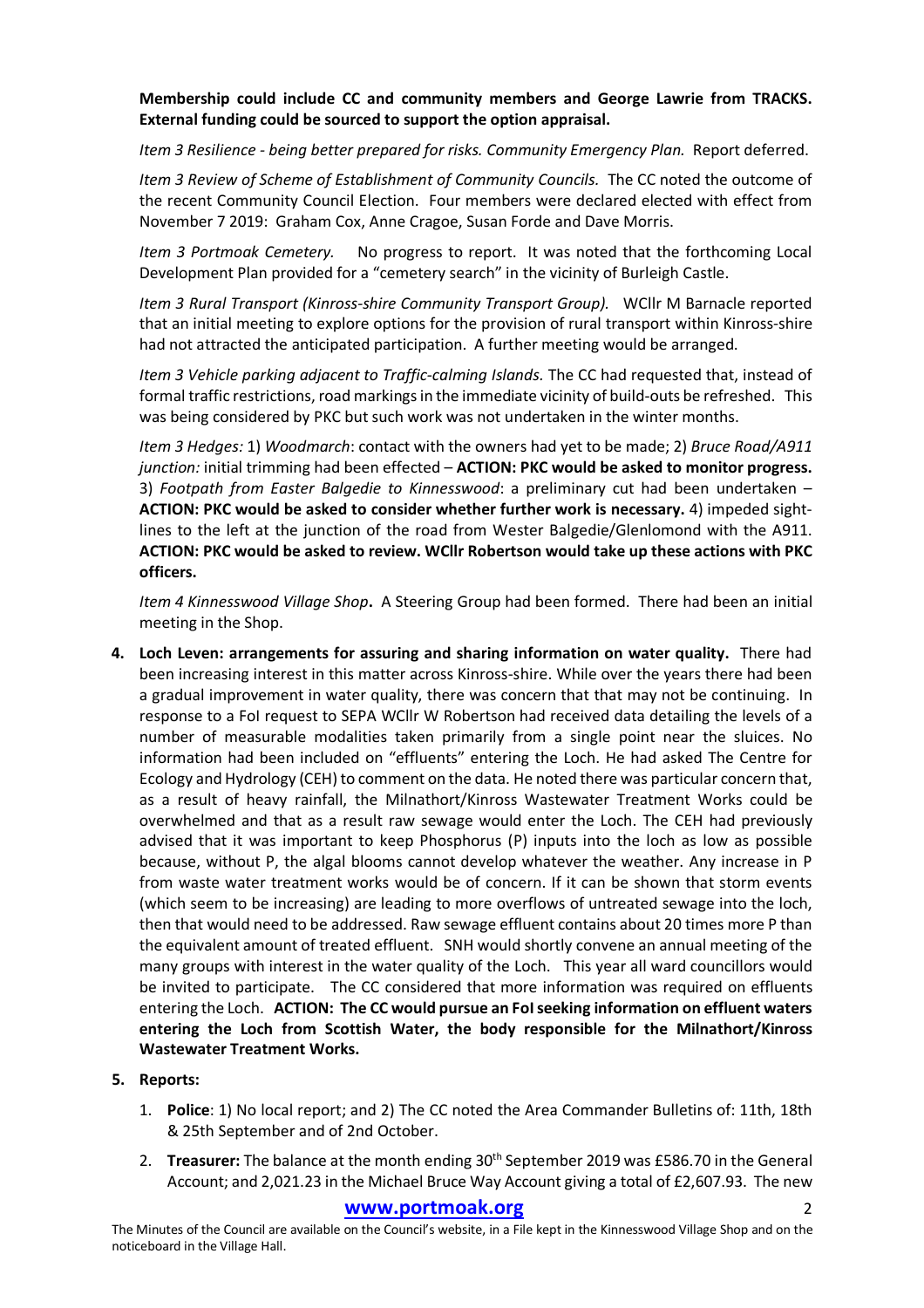financial year will now run from  $1<sup>st</sup>$  September to  $31<sup>st</sup>$  August. Following transition to these new arrangements the CC approved its audited General Account from 1<sup>st</sup> April 2019 to 31<sup>st</sup> August 2019 for submission to PKC. This showed: an income of £700; expenditure of £113.30; and a net balance of £586.70.

#### **3. Planning: to include:**

- *a) New applications*: No new applications since the last meeting of the CC.
- b) *Progress with Developments:*" Westfield. Fife Council had advised of a non-material variation to Planning Application 18/02342/ARC. The Council has confirmed that these reflect several "very minor" changes to the plan.
- **4. Roads:** The CC noted: 1) on the B920 leaving Scotlandwell the drain on the left behaved as a "spring." Water was backed up and could not reach the ditch running alongside the Moss Access road; 2) on the A911 at Wester Balgedie opposite the Toll, despite drain clearance water still accumulated. 3) the continuing problem on the B920 of unresolved road works on the Gullet Bridge over the New Cut. **ACTION: matters were to be referred to PKC by ward councillors.**

#### **Scotlandwell Puffin crossing**

The CC had been surprised to learn from Ward Councillors of an intention to pursue a Puffin Crossing on Main Street Scotlandwell. It had sought further information. The PKC Project Officer, Traffic & Network, had advised that a Puffin crossing in Scotlandwell is currently ranked as 409 on the overall road safety projects assessment List. Of the 53 requested controlled crossings, it is ranked number 5 - but that List is still in draft form. He reported that in this case, the request for a Puffin crossing in Scotlandwell came from a resident. The Community Council would be consulted at the first phase of the public consultation, along with the Ward Councillors, before any major project progressed (similar to TROs). There is no timescale for this work as, at present, PKC is focusing on delivering the Puffin crossings already agreed.

CC members expressed concern that a proposal for this Puffin crossing, which would have significance on the traffic management situation in Scotlandwell, had been progressed by PKC staff to the stage that it had been entered onto the projects assessment Lists and had received ranking positions on those Lists. It was noted that this situation had arisen as a result of a proposal from a single resident which the CC was unaware of and was unrelated to any previous discussions between the CC and PKC as regards road matters in Scotlandwell. A further query was why PKC staff had spent time evaluating this proposal, in advance of any CC consideration, when these same staff had repeatedly failed to answer queries from the CC and Ward Councillors and failed to advance most of the road projects agreed with the CC, over many years. It was suggested that guidance was needed within PKC roads department on staff time priorities and, in the case of approaches to them by individual citizens, these should simply be recorded and the individual advised to raise the matter with their local CC. The expectation would be that PKC would not take the matter further unless a recommendation was received from the CC. The Ward Councillors indicated that they were sympathetic to this suggestion and would consider how best to raise it with PKC.

- 5. **Paths Group:** To note:
	- **a)** *Path from Lochend to Heritage Trail.* George Lawrie of TRACKS reported on a recent successful meeting with representatives of the Scottish Gliding Centre, Lochend Farm and Shop, and the CC. The meeting had been chaired by WCllr W Robertson of TRACKS and had achieved agreement to take forward the path from the Heritage Trail per Levenmouth and the Scottish Gliding Centre to Lochend Farm and Shop. **ACTION: TRACKS would oversee a number of actions which initially focussed on securing both funding and planning approval.**

#### **www.portmoak.org** 3